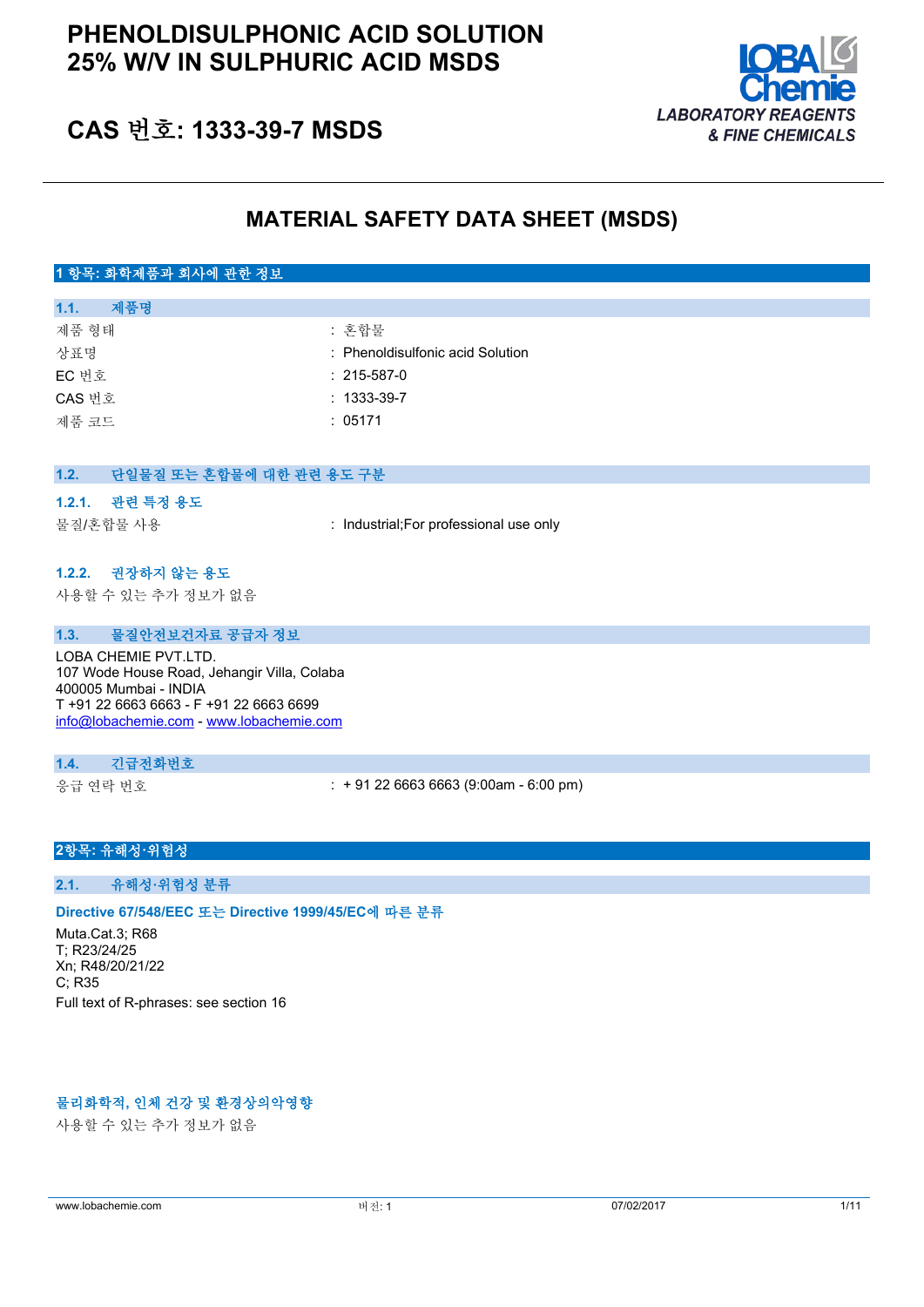물질안전보건자료

**2.2. 예방조치문구를 포함한 경고표지 항목 지령 67/548/EEC 또는 1999/45/EC에 따른 라벨 표시** Hazard symbols : T - 독성 C - Corrosive R문구 : R23/24/25 - Toxic by inhalation, in contact with skin and if swallowed R35 - Causes severe burns R48/20/21/22 - Harmful: danger of serious damage to health by prolonged exposure through inhalation, in contact with skin and if swallowed R68 - Possible risk of irreversible effects S-단계 : S4 - Keep away from living quarters S24 - Avoid contact with skin S26 - In case of contact with eyes, rinse immediately with plenty of water and seek medical advice S28 - After contact with skin, wash immediately with plenty of ... (to be specified by the manufacturer) S35 - This material and its container must be disposed of in a safe way S36/37/39 - Wear suitable protective clothing, gloves and eye/face protection S38 - In case of insufficient ventilation, wear suitable respiratory equipment S45 - In case of accident or if you feel unwell, seek medical advice immediately (show the label where possible) S53 - Avoid exposure - obtain special instructions before use S59 - Refer to manufacturer/supplier for information on recovery/recycling

#### **2.3. 기타 정보**

사용할 수 있는 추가 정보가 없음

#### **3항목: 구성성분의 명칭 및 함유량**

| ה ו הרו- |  |
|----------|--|

해당없음

#### **3.2. 혼합물**

| 명칭             | 제품명                                                                                    | $\%$    | Directive 67/548/EEC에<br>따른 분류 | <b>Regulation (EC)</b><br>No.1272/2008 [CLP]에<br>따른 분류 |
|----------------|----------------------------------------------------------------------------------------|---------|--------------------------------|--------------------------------------------------------|
| Sulphuric acid | (CAS 번호) 7664-<br>$93-9$<br>(EC 번호) 231-639-<br>5<br>(EC 색인 번호) 016-<br>$020 - 00 - 8$ | 75 - 99 | C: R35                         | Skin Corr. 1A, H314<br>Eye Dam. 1, H318                |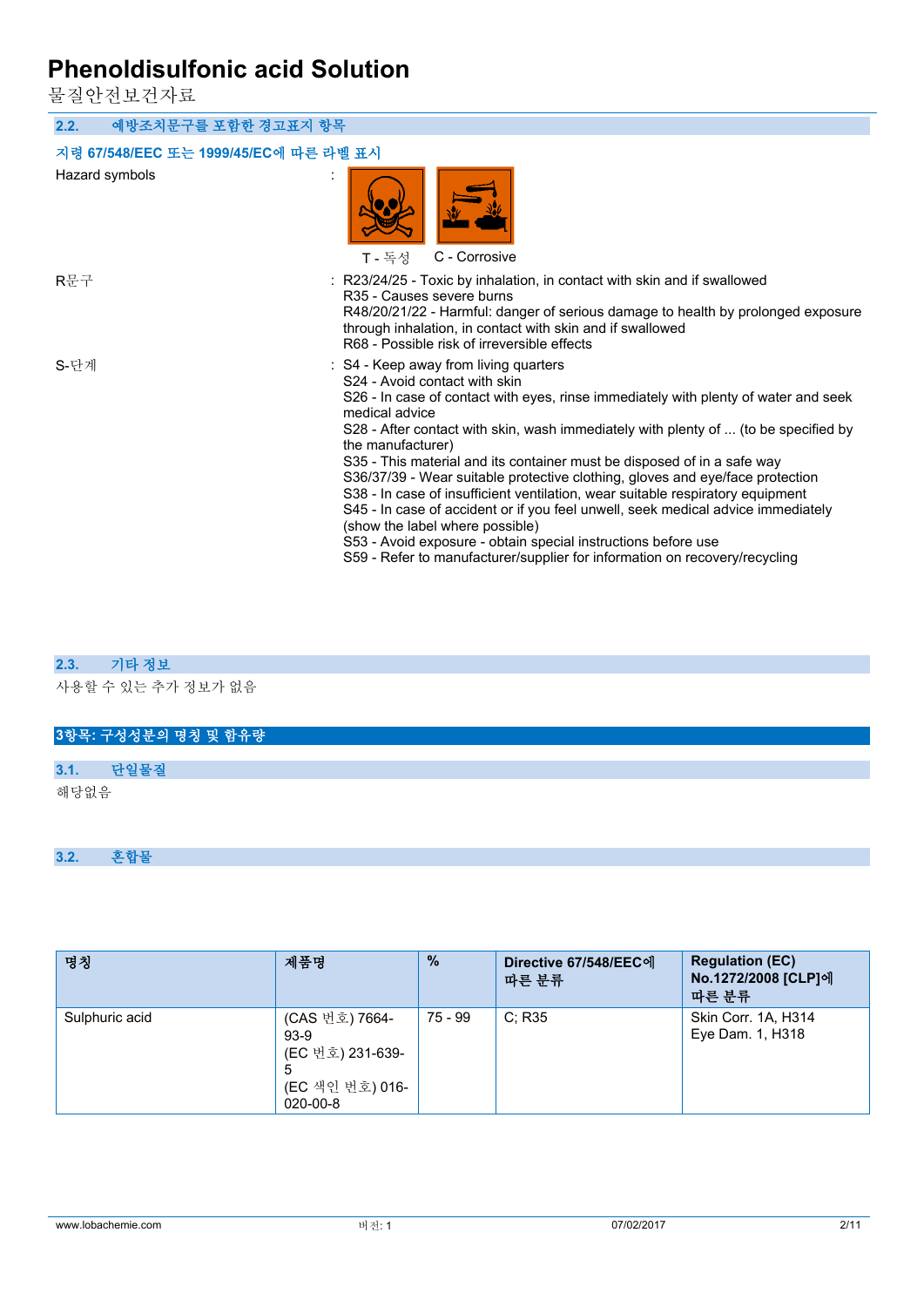물질안전보건자료

| 명칭     | 제품명                                                                       | $\frac{9}{6}$ | Directive 67/548/EEC에<br>따른 분류                                | <b>Regulation (EC)</b><br>No.1272/2008 [CLP]에<br>따른 분류                                                                                                                                        |
|--------|---------------------------------------------------------------------------|---------------|---------------------------------------------------------------|-----------------------------------------------------------------------------------------------------------------------------------------------------------------------------------------------|
| Phenol | (CAS 번호) 108-95-<br>(EC 번호) 203-632-<br>(EC 색인 번호) 604-<br>$001 - 00 - 2$ | $10 - 15$     | Muta.Cat.3; R68<br>T: R23/24/25<br>Xn; R48/20/21/22<br>C: R34 | Acute Tox. 3 (Dermal),<br>H <sub>3</sub> 11<br>Acute Tox. 3 (Inhalation).<br>H331<br>Acute Tox. 3 (Oral), H301<br>Skin Corr. 1B, H314<br>Eye Dam. 1, H318<br>Muta. 2, H341<br>STOT RE 2, H373 |

R- 및 H- 문구에 대한 전문: 16항 참조

| 4항목: 응급조치요령                        |                                                                        |                                                                                      |
|------------------------------------|------------------------------------------------------------------------|--------------------------------------------------------------------------------------|
|                                    |                                                                        |                                                                                      |
| 4.1.<br>응급조치 요령                    |                                                                        |                                                                                      |
| 흡입 후 응급 조치                         | 의료기관(의사)의 진찰을 받으시오.                                                    | : 신선한 공기가 있는 곳으로 옮기고 호흡하기 쉬운 자세로 안정을 취하시오. 즉시                                        |
| 피부 접촉 후 응급 조치                      | 의료기관(의사)의 진찰을 받으시오.                                                    | : 오염된 모든 의복은 벗거나 제거하시오. 피부를 물로 씻으시오/샤워하시오. 즉시                                        |
| 안구 접촉 후 응급 조치                      | 즉시 의료기관(의사)의 진찰을 받으시오.                                                 | : 몇 분간 물로 조심해서 씻으시오. 가능하면 콘택트렌즈를 제거하시오. 계속 씻으시오.                                     |
| 섭취 후 응급 조치                         | 마시오. 즉시 의료기관(의사)의 진찰을 받으시오.                                            | : 입을 씻어내시오. 불편함을 느끼면 의료기관(의사)의 진찰을 받으시오. 토하게 하지                                      |
| 변이원성<br>4.2.                       |                                                                        |                                                                                      |
| 증상/부상                              | 장기에 손상을 일으킴.                                                           | : 피부에 심한 화상과 눈에 손상을 일으킴. 유전적인 결함을 일으킬 것으로 의심됨.                                       |
| 섭취 후 증상/부상                         |                                                                        | : Swallowing a small quantity of this material will result in serious health hazard. |
| 즉각적인 치료 및 특수 치료 필요 여부 표시           |                                                                        |                                                                                      |
| 4.3.<br>Treat symptomatically.     |                                                                        |                                                                                      |
|                                    |                                                                        |                                                                                      |
| 5항목: 폭발·화재시 대처방법                   |                                                                        |                                                                                      |
| 5.1.<br>적절한 소화제                    |                                                                        |                                                                                      |
| 적절한 소화제                            | : dry chemical powder, alcohol-resistant foam, carbon dioxide (CO2).   |                                                                                      |
| 부적절한 소화재                           | : Do not use extinguishing media containing water.                     |                                                                                      |
|                                    |                                                                        |                                                                                      |
| 화학물질로부터 생기는 특정 유해성<br>5.2.         |                                                                        |                                                                                      |
| 사용할 수 있는 추가 정보가 없음                 |                                                                        |                                                                                      |
| 소방대원을 위한 조언<br>5.3.                |                                                                        |                                                                                      |
| 화재 진압 중 보호                         | : Do not attempt to take action without suitable protective equipment. |                                                                                      |
| 6항목: 누출사고시 대처방법                    |                                                                        |                                                                                      |
| 인체를 보호하기 위해 필요한 조치사항 및 보호구<br>6.1. |                                                                        |                                                                                      |
| 6.1.1. 비응급 요원용                     |                                                                        |                                                                                      |
| 응급 조치                              | : 눈, 피부, 의복에 묻지 않도록 하시오.                                               |                                                                                      |
| 6.1.2. 응급 구조대용                     |                                                                        |                                                                                      |
| 보호 장비                              | : 적절한 개인 보호구를 착용하시오.                                                   |                                                                                      |
| www.lobachemie.com                 | 버전: 1                                                                  | 07/02/2017<br>3/11                                                                   |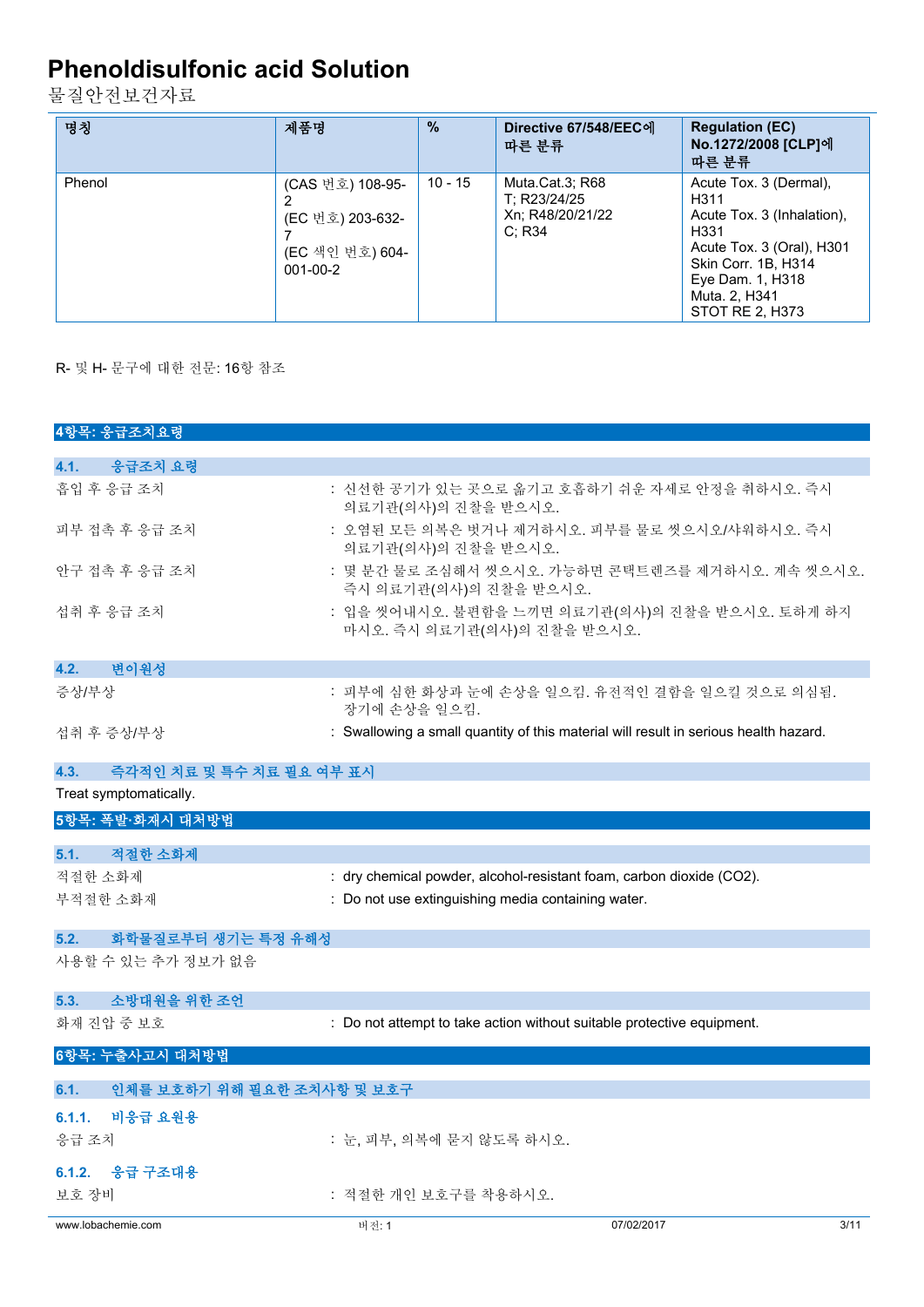-<br>물질안전보건자료

| .                              |                                                                                                                                                                           |
|--------------------------------|---------------------------------------------------------------------------------------------------------------------------------------------------------------------------|
| 응급 조치                          | : Ventilate area.                                                                                                                                                         |
| 환경을 보호하기 위해 필요한 조치사항<br>6.2.   |                                                                                                                                                                           |
| 환경으로 배출하지 마시오.                 |                                                                                                                                                                           |
| 6.3.<br>정화 또는 제거 방법            |                                                                                                                                                                           |
| 세척 방법                          | : 다른 물질과 격리하여 보관하시오. Minimize generation of dust. Soak up spills with<br>inert solids, such as clay or diatomaceous earth as soon as possible.                            |
| 기타 항목 참조<br>6.4.               |                                                                                                                                                                           |
| 사용할 수 있는 추가 정보가 없음             |                                                                                                                                                                           |
| 7항목: 취급 및 저장방법                 |                                                                                                                                                                           |
| 안전취급요령<br>7.1.                 |                                                                                                                                                                           |
| 안전취급요령                         | : 분진·흄·가스·미스트·증기·스프레이를 흡입하지 마시오. 임신·수유 기간에는<br>접촉하지 마시오. 사용 전 취급 설명서를 확보하시오. 적절한 개인 보호구를<br>착용하시오. 모든 안전 예방조치 문구를 읽고 이해하기 전에는 취급하지 마시오.<br>분진·흄·가스·미스트·증기·스프레이의 흡입을 피하시오. |
| 위생 조치                          | : 이 제품을 사용할 때에는 먹거나, 마시거나 흡연하지 마시오. 취급 후에는  을(를)<br>철저히 씻으시오.                                                                                                             |
| 피해야할 조건을 포함한 안전한 저장 방법<br>7.2. |                                                                                                                                                                           |
| 적절한 공학적 관리                     | : Comply with applicable regulations.                                                                                                                                     |
| 보관 조건                          | : Store in original container. 용기를 단단히 밀폐하시오. 건조한 장소에 보관하시오.                                                                                                              |
| 특정 최종 사용<br>7.3.               |                                                                                                                                                                           |
| 사용할 수 있는 추가 정보가 없음             |                                                                                                                                                                           |
| 8항목: 노출방지 및 개인보호구              |                                                                                                                                                                           |
| 제어 매개 변수<br>8.1.               |                                                                                                                                                                           |
| 사용할 수 있는 추가 정보가 없음             |                                                                                                                                                                           |

| 8.2.<br>노출방지  |                                   |
|---------------|-----------------------------------|
| 손보호           | : 보호 장갑                           |
| 눈보호           | : Chemical goggles or face shield |
| 신체 보호         | : 적절한 보호복을 착용하시오                  |
| 호흡기 보호        | : 호흡 보호구를 착용하시오                   |
| 9항목: 물리화학적 특성 |                                   |

| 9.1.   | 기본적인 물리화학적 특성에 대한 정보 |                    |
|--------|----------------------|--------------------|
| 물리적 상태 |                      | : 액체               |
| 색상     |                      | : Yellow to brown. |
| 냄새     |                      | : 자료없음             |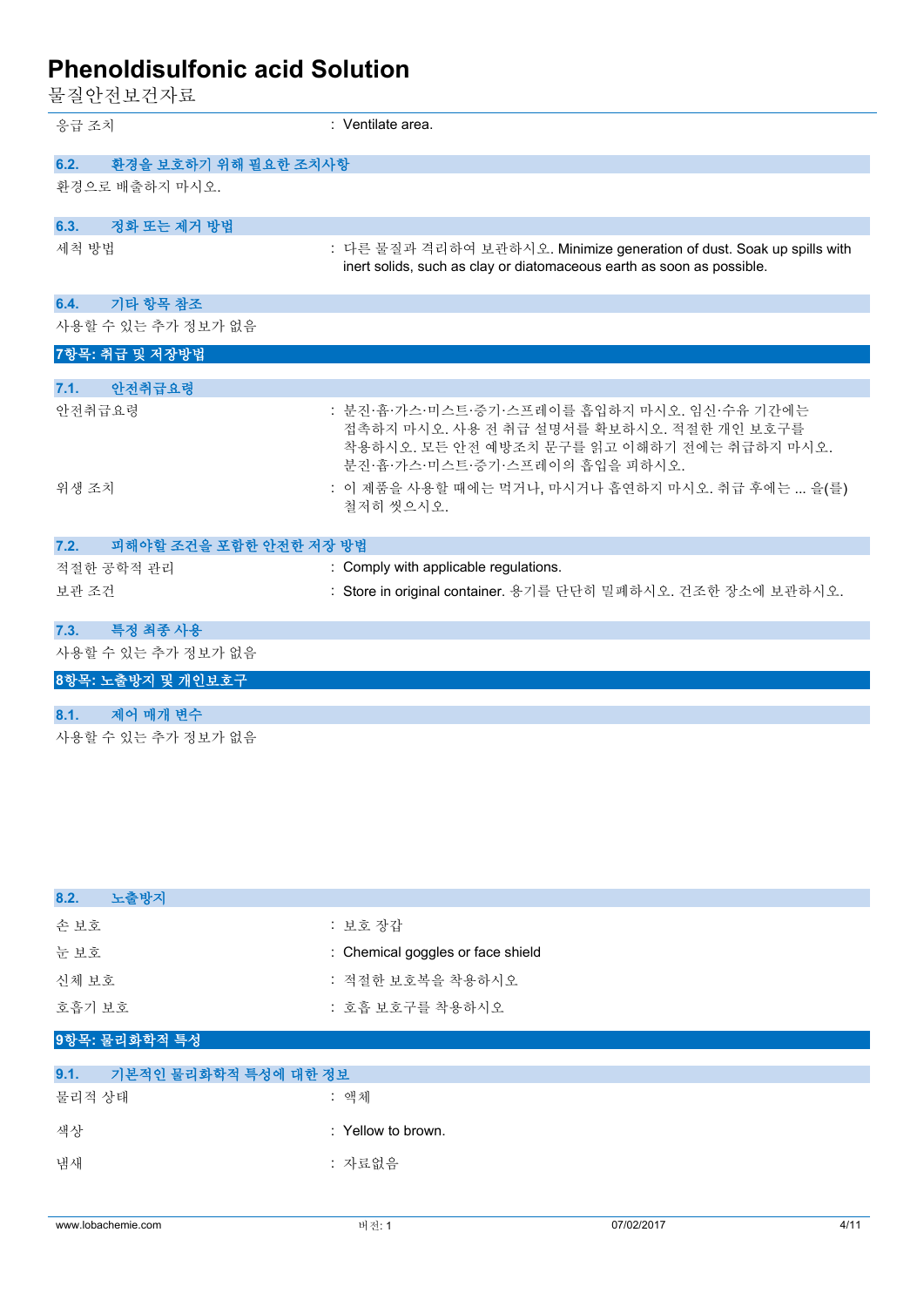물질안전보건자료

| 냄새 역치               | : 자료없음                    |
|---------------------|---------------------------|
| pH                  | : 자료없음                    |
| 상대 증발 속도(부틸아세테이트=1) | : 자료없음                    |
| 융해점                 | : 자료없음                    |
| 빙점                  | : 자료없음                    |
| 초기 끓는점과 끓는점 범위      | : 자료없음                    |
| 인화점                 | : 자료없음                    |
| 자연발화온도              | : 자료없음                    |
| 분해온도                | : 자료없음                    |
| 인화성(고체, 기체)         | : 자료없음                    |
| 증기압                 | : 자료없음                    |
| 20°C에서의 상대 증기 밀도    | : 자료없음                    |
| 상대 밀도               | : 자료없음                    |
| 비중/밀도               | : $1.4$ g/cm <sup>3</sup> |
| 용해도                 | : 물: Reacts with water    |
| n-옥탄올/물분배계수         | : 자료없음                    |
| 점도, 운동학적            | : 자료없음                    |
| 점도, 역학적             | : 자료없음                    |
| 폭발성                 | : 자료없음                    |
| 산화성                 | : 자료없음                    |
| 인화 또는 폭발 범위의 상한/하한  | : 자료없음                    |
|                     |                           |

## **9.2. 그 밖의 참고사항**

사용할 수 있는 추가 정보가 없음

## **10항목: 안정성 및 반응성**

#### **10.1. 반응성**

Thermal decomposition generates : Corrosive vapours.

## **10.2. 화학적 안정성**

Stable under normal conditions.

## **10.3. 유해 반응의 가능성**

사용할 수 있는 추가 정보가 없음

## **10.4. 피해야 할 조건**

Overheating. Open flame. 열. Sparks.

## **10.5. 피해야 할 물질**

사용할 수 있는 추가 정보가 없음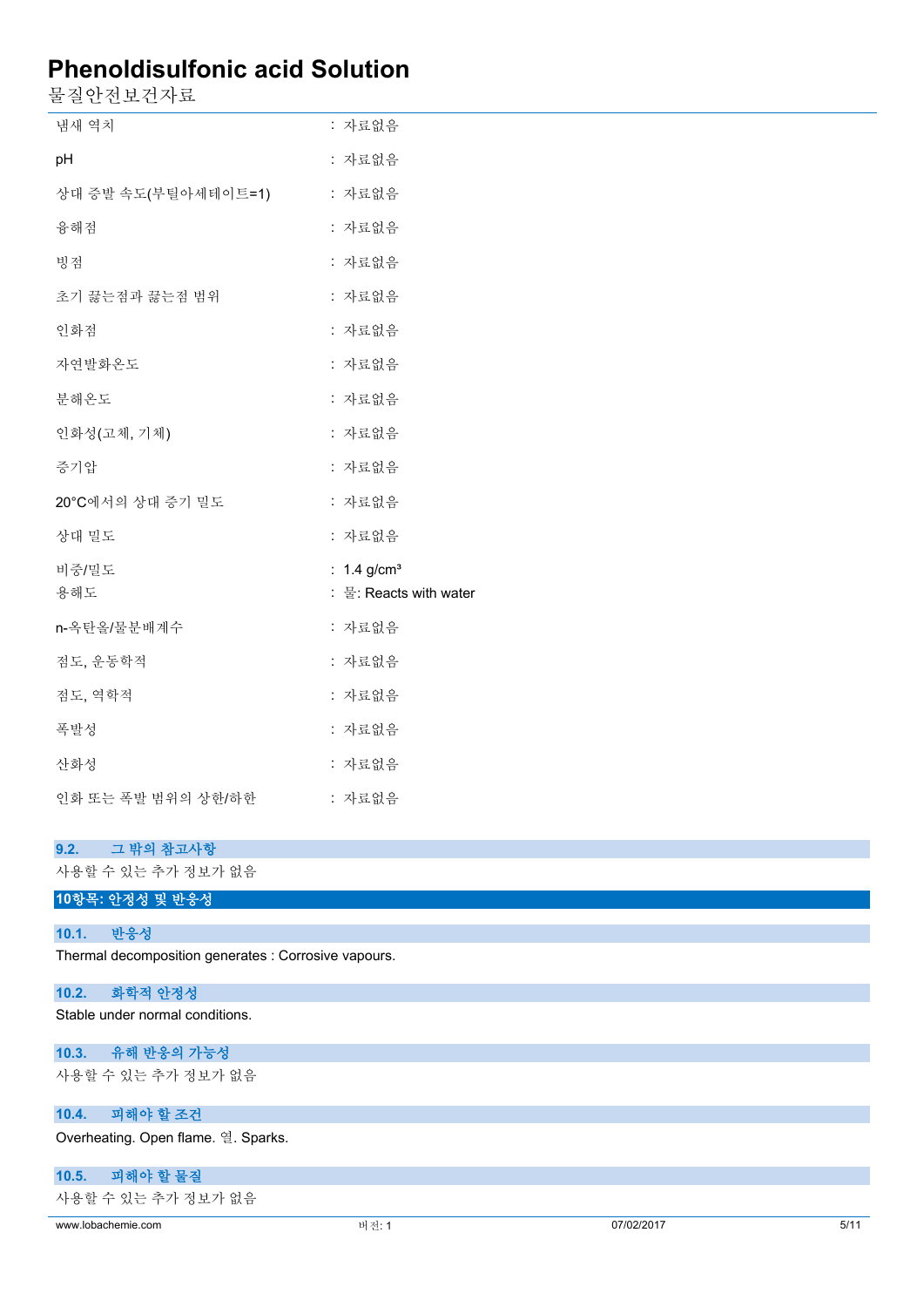물질안전보건자료

#### **10.6. 분해시 생성되는 유해물질**

Thermal decomposition generates : Corrosive vapours.

#### **11항목: 독성에 관한 정보**

#### **11.1. 독성에 대한 정보**

| 급성 독성    | : Toxic by inhalation, in contact with skin and if swallowed.                                                                     |
|----------|-----------------------------------------------------------------------------------------------------------------------------------|
| 자극       | : 분류되지 않음                                                                                                                         |
| 부식성      | : Causes severe burns.                                                                                                            |
| 과민성      | : 분류되지 않음                                                                                                                         |
| 반복 투여 독성 | : Harmful: danger of serious damage to health by prolonged exposure through<br>inhalation, in contact with skin and if swallowed. |
| 발암성      | : 분류되지 않음                                                                                                                         |
| 생식세포변이원성 | : Possible risk of irreversible effects.                                                                                          |
| 생식독성     | : 분류되지 않음                                                                                                                         |

인체 건강에 미치는 잠재적 악성 효과 및 증상 : 삼키면 유해함.

#### **12항목: 환경에 미치는 영향**

#### **12.1. 독성**

사용할 수 있는 추가 정보가 없음

#### **12.2. 잔류성 및 분해성**

사용할 수 있는 추가 정보가 없음

#### **12.3. 생물농축성**

사용할 수 있는 추가 정보가 없음

#### **12.4. 토양이동성**

사용할 수 있는 추가 정보가 없음

#### **12.5. PBT 및 vPvB 평가 결과**

사용할 수 있는 추가 정보가 없음

#### **12.6. 기타 유해 영향**

사용할 수 있는 추가 정보가 없음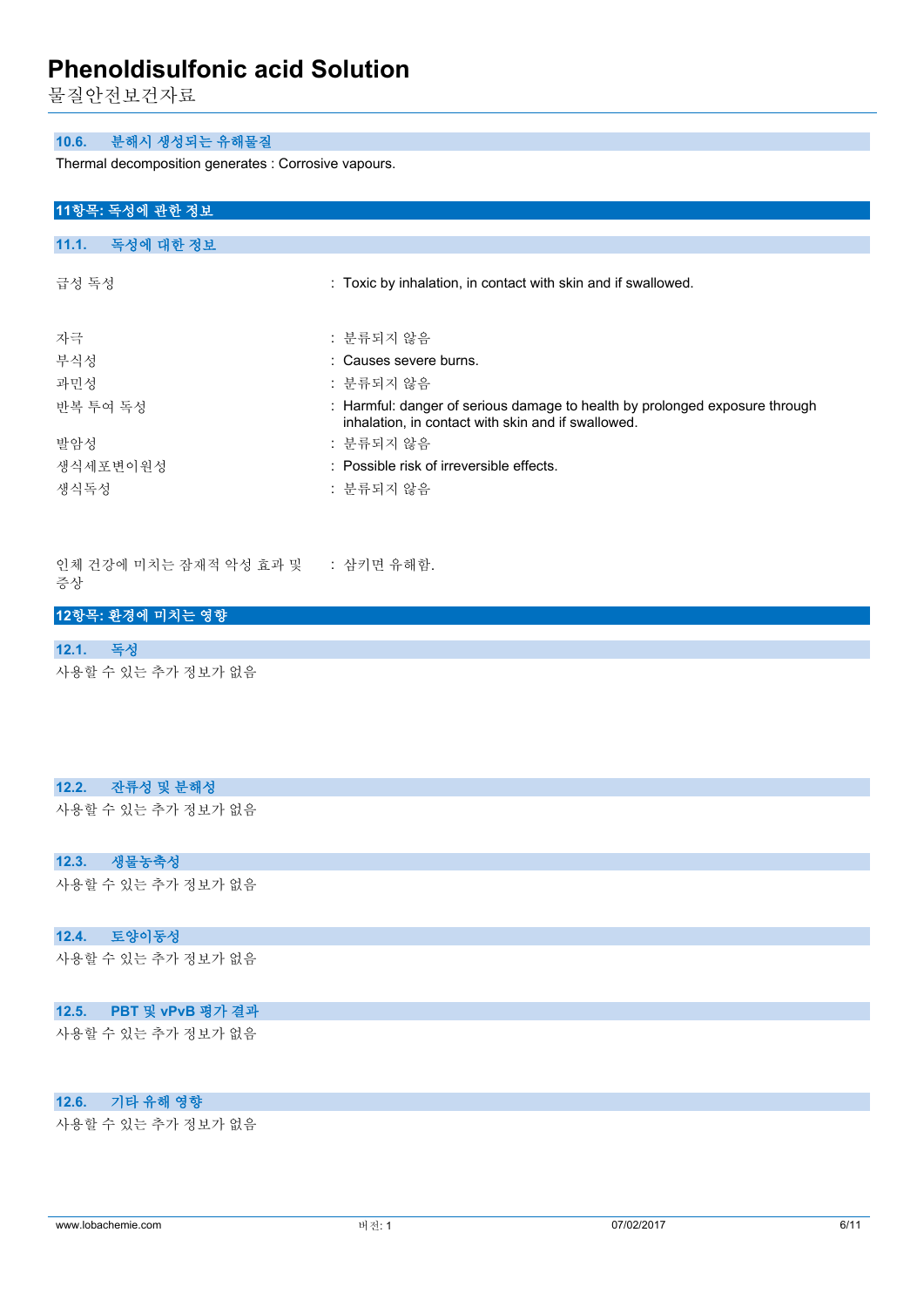물질안전보건자료

## **13항목: 폐기시 주의사항**

#### **13.1. 폐기물 처리법**

Product/Packaging disposal recommendations

: ... 내용물과 용기를 폐기하시오.

#### **14항목: 운송에 필요한 정보**

ADR / RID / IMDG / IATA / ADN 에 따름

| 14.1. 유엔번호(UN No.) |        |
|--------------------|--------|
| UN-번호(ADR)         | : 1760 |
| UN-번호 (IMDG)       | : 1760 |
| UN-번호(IATA)        | : 1760 |
| UN-번호(ADN)         | : 1760 |
| UN-번호(RID)         | : 1760 |
|                    |        |

#### **14.2. 적정선적명**

| 고유 운송 명칭(ADR)                        | : CORROSIVE LIQUID, N.O.S.                       |
|--------------------------------------|--------------------------------------------------|
| Proper Shipping Name (IMDG)          | : CORROSIVE LIQUID, N.O.S.                       |
| 고유 운송 명칭(IATA)                       | : CORROSIVE LIQUID, N.O.S.                       |
| 고유 운송 명칭(ADN)                        | : CORROSIVE LIQUID, N.O.S.                       |
| 고유 운송 명칭(RID)                        | : CORROSIVE LIQUID, N.O.S.                       |
| Transport document description (ADR) | : UN 1760 CORROSIVE LIQUID, N.O.S., 8, II, $(E)$ |
| 운송 문서 기술 (IMDG)                      | : UN 1760 CORROSIVE LIQUID, N.O.S., 8, II        |
| 운송 문서 기술 (IATA)                      | : UN 1760 CORROSIVE LIQUID, N.O.S., 8, II        |
| 운송 문서 기술 (ADN)                       | : UN 1760 CORROSIVE LIQUID, N.O.S., 8, II        |
| 운송 문서 기술 (RID)                       | : UN 1760 CORROSIVE LIQUID, N.O.S., 8, II        |

#### **14.3. 운송에서의 위험성 등급**

| <b>ADR</b>          |     |  |
|---------------------|-----|--|
| 운송 위험 분류 (ADR)      | :8  |  |
| Danger labels (ADR) | : 8 |  |
|                     |     |  |

:

## **IMDG**

운송 위험 분류 (IMDG) : 8 Danger labels (IMDG) : 8

# :

#### **IATA**

| 운송 위험 분류 (IATA) | : 8 |
|-----------------|-----|
| 위험 표지 라벨(IATA)  | : 8 |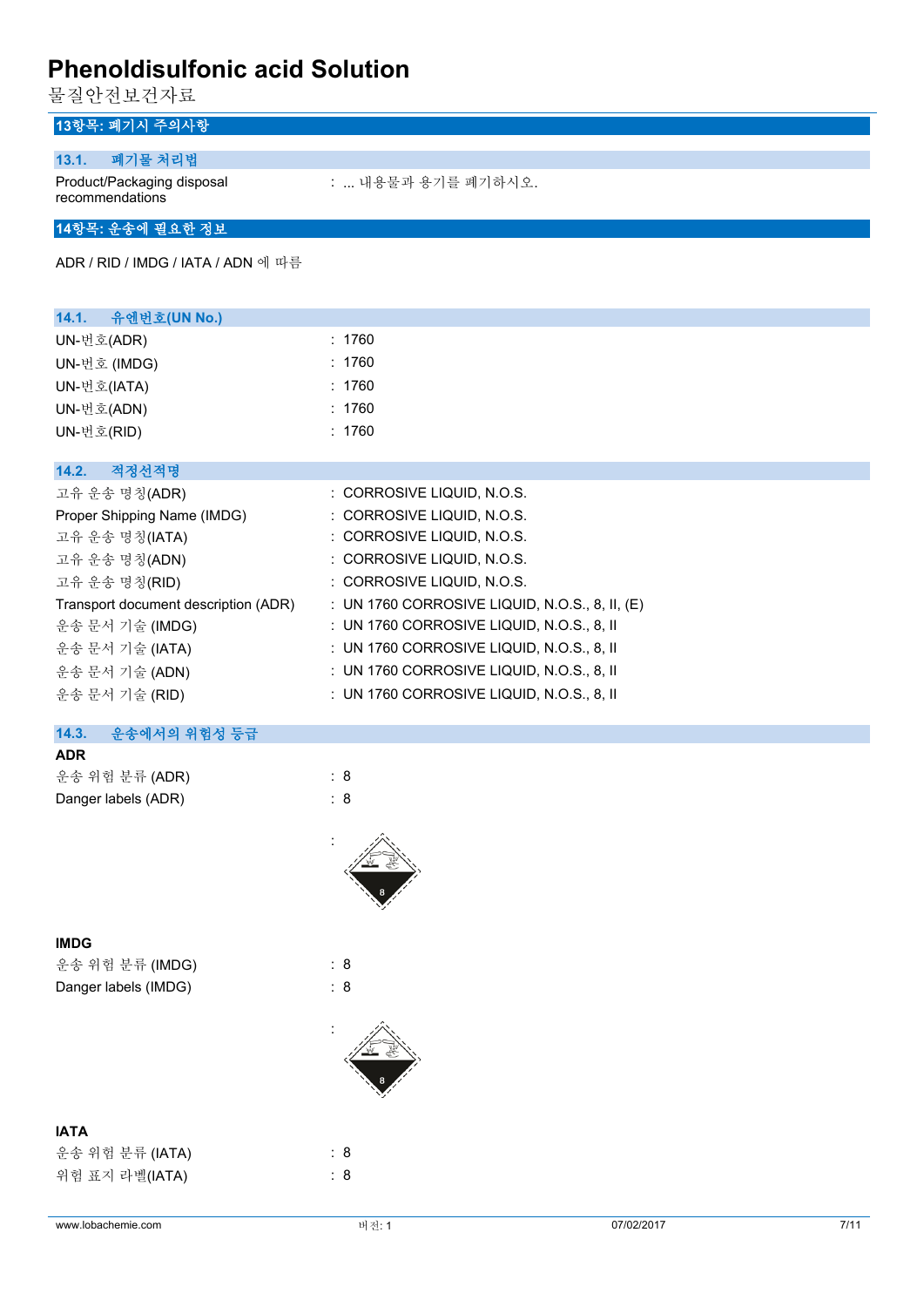물질안전보건자료



| 14.5. | 환경 유해성 |  |  |
|-------|--------|--|--|
|-------|--------|--|--|

| 화경에 위험    | : No          |
|-----------|---------------|
| 해양오염물질    | ∴ No          |
| 그 밖의 참고사항 | : 가용 추가 정보 없음 |

#### **14.6. 사용자를 위한 특별 주의사항**

| - 내륙 수송                                                                  |                 |
|--------------------------------------------------------------------------|-----------------|
| 분류 코드(UN)                                                                | $\therefore$ C9 |
| 특수 공급(ADR)                                                               | : 274           |
| 일정량(ADR)                                                                 | : 1L            |
| 극소량(ADR)                                                                 | E2              |
| Packing instructions (ADR)                                               | : P001, IBC02   |
| Mixed packing provisions (ADR)                                           | : MP15          |
| Portable tank and bulk container<br>instructions (ADR)                   | : T11           |
| Portable tank and bulk container special : TP2, TP27<br>provisions (ADR) |                 |
| Tank code (ADR)                                                          | :I 4BN          |
| 탱크 수송용 차량                                                                | : AT            |
| 운송 범주(ADR)                                                               | : 2             |
|                                                                          |                 |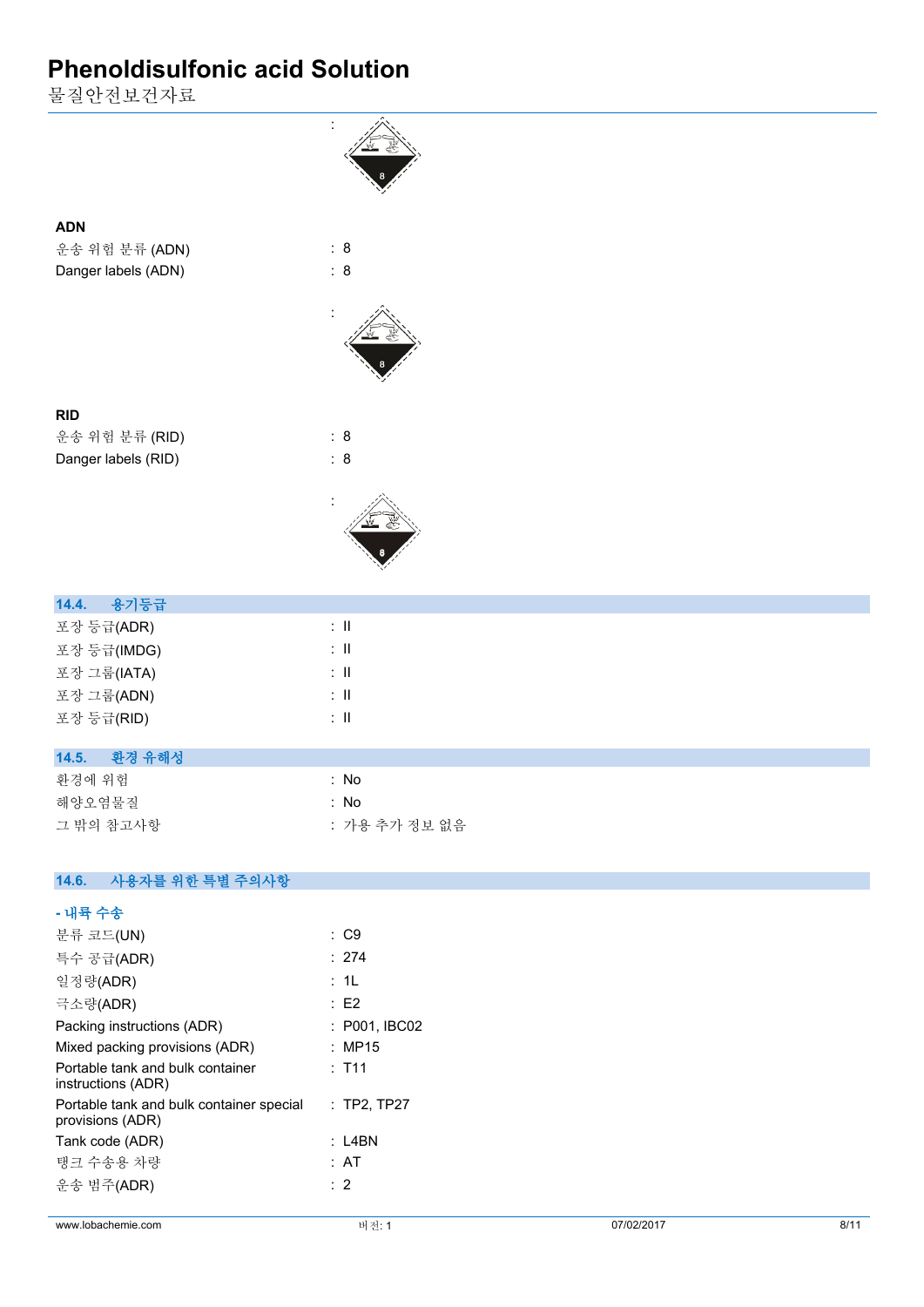물질안전보건자료

| 위험 식별 번호(Kemler 번호)                                  | : 80                   |            |      |
|------------------------------------------------------|------------------------|------------|------|
| 오렌지 플레이트                                             | 80                     |            |      |
|                                                      |                        |            |      |
|                                                      | 1760                   |            |      |
| 터널 제한 코드 (ADR)                                       | $E_{\rm E}$            |            |      |
| EAC 코드                                               | : 2X                   |            |      |
| APP 코드                                               | $\therefore$ B         |            |      |
|                                                      |                        |            |      |
| - 해상 운송                                              |                        |            |      |
| Special provision (IMDG)                             | : 274                  |            |      |
| Limited quantities (IMDG)                            | : 1L                   |            |      |
| 극소량(IMDG)                                            | $\therefore$ E2        |            |      |
| Packing instructions (IMDG)                          | : P001                 |            |      |
| IBC packing instructions (IMDG)                      | : IBC02                |            |      |
| Tank instructions (IMDG)                             | : T11                  |            |      |
| Tank special provisions (IMDG)                       | : TP2, TP27<br>$: F-A$ |            |      |
| EmS-No. (Fire)<br>EmS-No. (Spillage)                 | $: S-B$                |            |      |
| Stowage category (IMDG)                              | $\therefore$ B         |            |      |
| Stowage and handling (IMDG)                          | $:$ SW2                |            |      |
| MFAG-번호                                              | : 154                  |            |      |
|                                                      |                        |            |      |
| - 항공 운송                                              |                        |            |      |
| PCA 예상 수량(IATA)                                      | $\therefore$ E2        |            |      |
| PCA 제한 수량(IATA)                                      | : Y840                 |            |      |
| PCA 제한 수량 최대 순수량(IATA)                               | : 0.5L                 |            |      |
| PCA 포장 지침(IATA)                                      | : 851                  |            |      |
| PCA 최대 순수량(IATA)                                     | : 1L                   |            |      |
| CAO 포장 지침(IATA)                                      | : 855                  |            |      |
| CAO 최대 순수량(IATA)                                     | : 30L                  |            |      |
| 특별 공급(IATA)                                          | : A3                   |            |      |
| ERG 코드(IATA)                                         | : 8L                   |            |      |
| - 국내 수로 운송                                           |                        |            |      |
| 분류 코드(ADN)                                           | : C9                   |            |      |
| 특별 공급(ADN)                                           | : 274                  |            |      |
| 일정량(ADN)                                             | : 1L                   |            |      |
|                                                      | $\therefore$ E2        |            |      |
| 극소량(ADN)                                             | : T                    |            |      |
| Carriage permitted (ADN)<br>Equipment required (ADN) | $:$ PP, EP             |            |      |
| Number of blue cones/lights (ADN)                    | $\therefore$ 0         |            |      |
|                                                      |                        |            |      |
| - 철도 수송                                              |                        |            |      |
| Classification code (RID)                            | $\therefore$ C9        |            |      |
| 특별 공급(RID)                                           | : 274                  |            |      |
| 한정 수량(RID)                                           | : 1L                   |            |      |
| 극소량(RID)                                             | $\therefore$ E2        |            |      |
| Packing instructions (RID)                           | : P001, IBC02          |            |      |
| Mixed packing provisions (RID)                       | : MP15                 |            |      |
| Portable tank and bulk container                     | : T11                  |            |      |
| instructions (RID)                                   |                        |            |      |
|                                                      |                        |            |      |
| www.lobachemie.com                                   | 버전: 1                  | 07/02/2017 | 9/11 |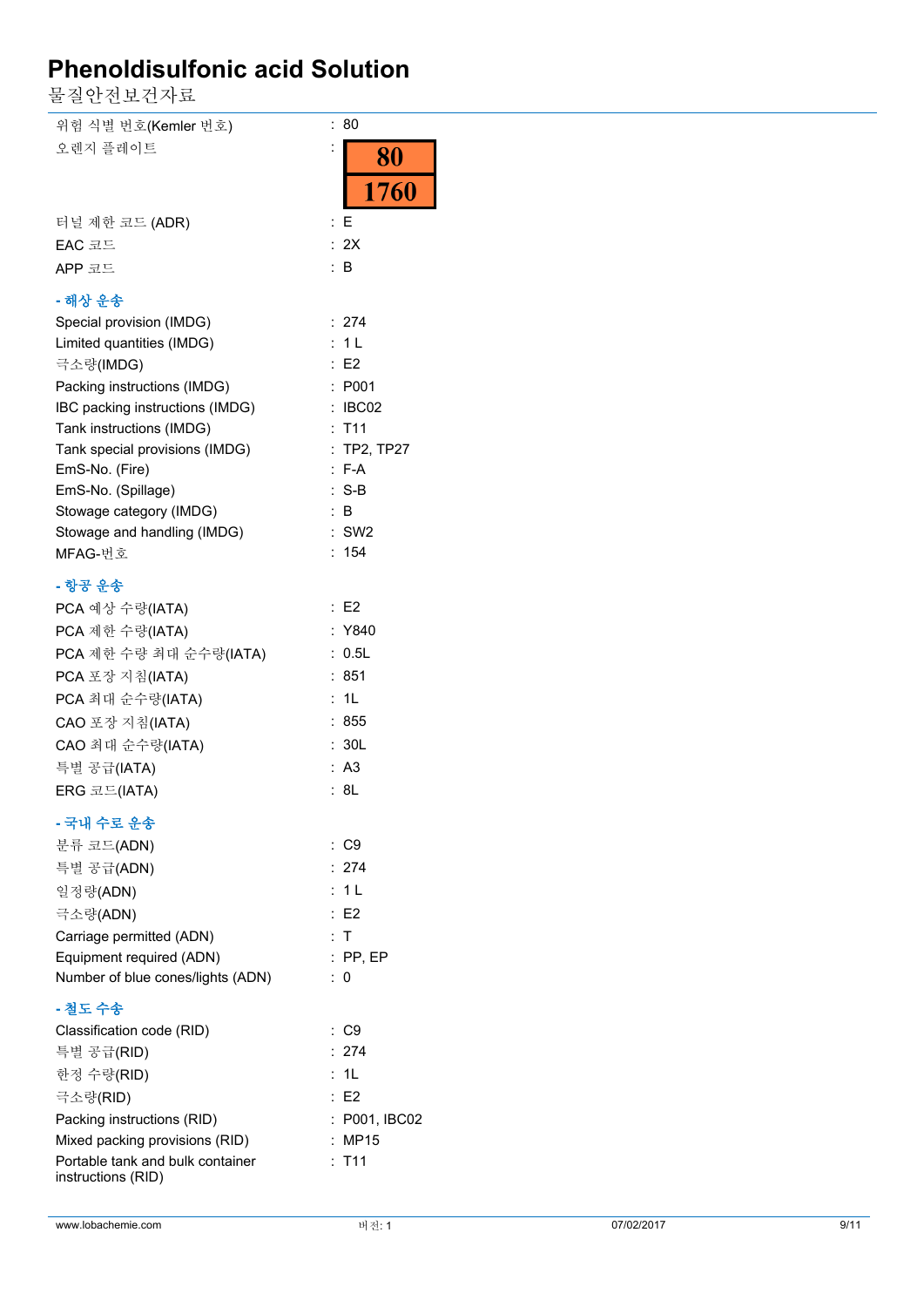물질안전보건자료

| Portable tank and bulk container special<br>provisions (RID) | $:$ TP2, TP27    |
|--------------------------------------------------------------|------------------|
| Tank codes for RID tanks (RID)                               | : L4BN           |
| 운송 범주(RID)                                                   | $\cdot$ 2        |
| Colis express (express parcels) (RID)                        | $\therefore$ CE6 |
| Hazard identification number (RID)                           | : 80             |

## **14.7. MARPOL 73/78 별첨 II 및 IBC 코드에 따른 대량 운송**

#### 해당없음

## **15항목: 법적 규제현황**

#### **15.1. 안전, 보건 및 환경과 관련하여 단일물질 또는 혼합물에 대한 특별 규정/법규**

#### **15.1.1. EU 규정**

Contains no substances with Annex XVII restrictions REACH 후보 물질 미함유

Contains no REACH Annex XIV substances.

#### **15.1.2. 국가 규정**

## **독일**

| AwSV/VwVwS Annex reference                                                     | : Water hazard class (WGK) 1, slightly hazardous to water (Classification according to<br>AwSV, Annex 1)                                                                               |
|--------------------------------------------------------------------------------|----------------------------------------------------------------------------------------------------------------------------------------------------------------------------------------|
| 12th Ordinance Implementing the Federal<br>Immission Control Act - 12. BlmSchV | 12차 BlmSchV(배출 방지 법령) (심각한 사고에 대한 규정) 미대상                                                                                                                                              |
| 덴마크                                                                            |                                                                                                                                                                                        |
| 덴마크 규정 권장사항                                                                    | : Young people below the age of 18 years are not allowed to use the product<br>Pregnant/breastfeeding women working with the product must not be in direct<br>contact with the product |

The requirements from the Danish Working Environment Authorities regarding work with carcinogens must be followed during use and disposal

| 15.2. 화학 물질 안정성 평가 |
|--------------------|
| 사용할 수 있는 추가 정보가 없음 |
|                    |

## **16항목: 그 밖의 참고사항**

|  |  |  | R-, H- 및 EUH-단락 전문: |  |  |
|--|--|--|---------------------|--|--|
|--|--|--|---------------------|--|--|